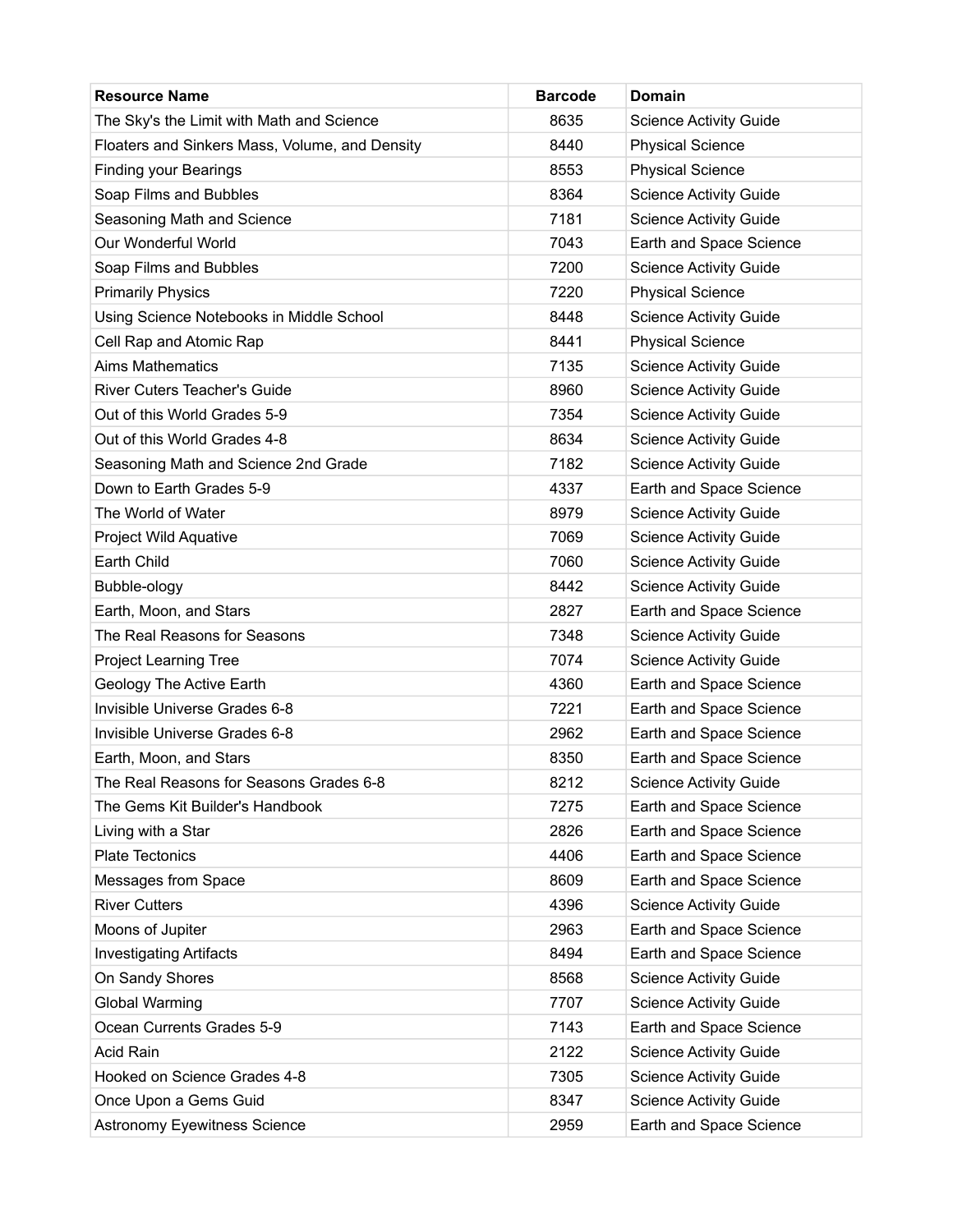| <b>Ecology Eyewitness Science</b>        | 6978 | Life Science                  |
|------------------------------------------|------|-------------------------------|
| <b>Energy Eyewitness Science</b>         | 7002 | <b>Physical Science</b>       |
| Force and Motion Eyewitness Science      | 7222 | <b>Physical Science</b>       |
| Time and Space Eyewitness Science        | 2960 | Earth and Space Science       |
| <b>Fossil Eyewitness Books</b>           | 9318 | Earth and Space Science       |
| <b>Fish Eyewitness Books</b>             | 9317 | Life Science                  |
| Rocks and Minerals Eyewitness Books      | 9679 | Earth and Space Science       |
| How Nature Works Eyewitness Books        | 6973 | Life Science                  |
| How the Universe Works Eye Witness Books | 9327 | Earth and Space Science       |
| <b>Weather Eyewitness Books</b>          | 9329 | Earth and Space Science       |
| Early Humans Eyewitness Books            | 9321 | Life Science                  |
| <b>Mammal Eyewitness Books</b>           | 9322 | Life Science                  |
| Dinosaur Eyewitness Books                | 4188 | Life Science                  |
| Crystal and Gem Eyewitness Books         | 6906 | Earth and Space Science       |
| Archeology Eyewitness Books              | 9312 | Earth and Space Science       |
| <b>Bird Eyewitness Books</b>             | 9313 | Life Science                  |
| Rocks and Minerals Eyewitness Books      | 6905 | Earth and Space Science       |
| Pond and River Eyewitness Books          | 9324 | Earth and Space Science       |
| <b>Plant Eyewitnes Books</b>             | 9323 | Life Science                  |
| <b>Insect Eyewitness Books</b>           | 1407 | Life Science                  |
| Volcano and Earthquake Eyewitness Books  | 9328 | Earth and Space Science       |
| Hands-On Grossology                      | 1827 | <b>Science Activity Guide</b> |
| Solar System                             | 8348 | <b>Science Activity Guide</b> |
| Projects in Space Science                | 8594 | <b>Science Activity Guide</b> |
| Weather                                  | 9014 | <b>Science Activity Guide</b> |
| The True Book of Insects                 | 9680 | Life Science                  |
| East Bay Creeks                          | 8338 | Earth and Space Science       |
| <b>Exploring Earth's Weather</b>         | 9016 | Earth and Space Science       |
| <b>Exploring Earth's Weather</b>         | 9015 | Earth and Space Science       |
| Ecology                                  | 6966 | Earth and Space Science       |
| The CompuResource Book                   | 9681 | <b>Science Activity Guide</b> |
| NatureScope Digging Into Dinosaurs       | 4161 | Life Science                  |
| NatureScope Geology the Active Earth     | 7308 | Earth and Space Science       |
| NatureScope Diving into the Oceans       | 7169 | Earth and Space Science       |
| Physical Oceonography                    | 7145 | Earth and Space Science       |
| Primarly Earth Grades K-3                | 4269 | Earth and Space Science       |
| NatureScope Wading into the Wetlands     | 8971 | Earth and Space Science       |
| Acid Rain                                | 9020 | Earth and Space Science       |
| Astronomy For all Ages                   | 7359 | Earth and Space Science       |
| Assessing Hands-On Science               | 9094 | <b>Science Activity Guide</b> |
| <b>Exploring Science</b>                 | 7313 | <b>Science Activity Guide</b> |
| Overhead and Underfoot Grades 3-4        | 7316 | <b>Science Activity Guide</b> |
| <b>Primarily Plants</b>                  | 4140 | Life Science                  |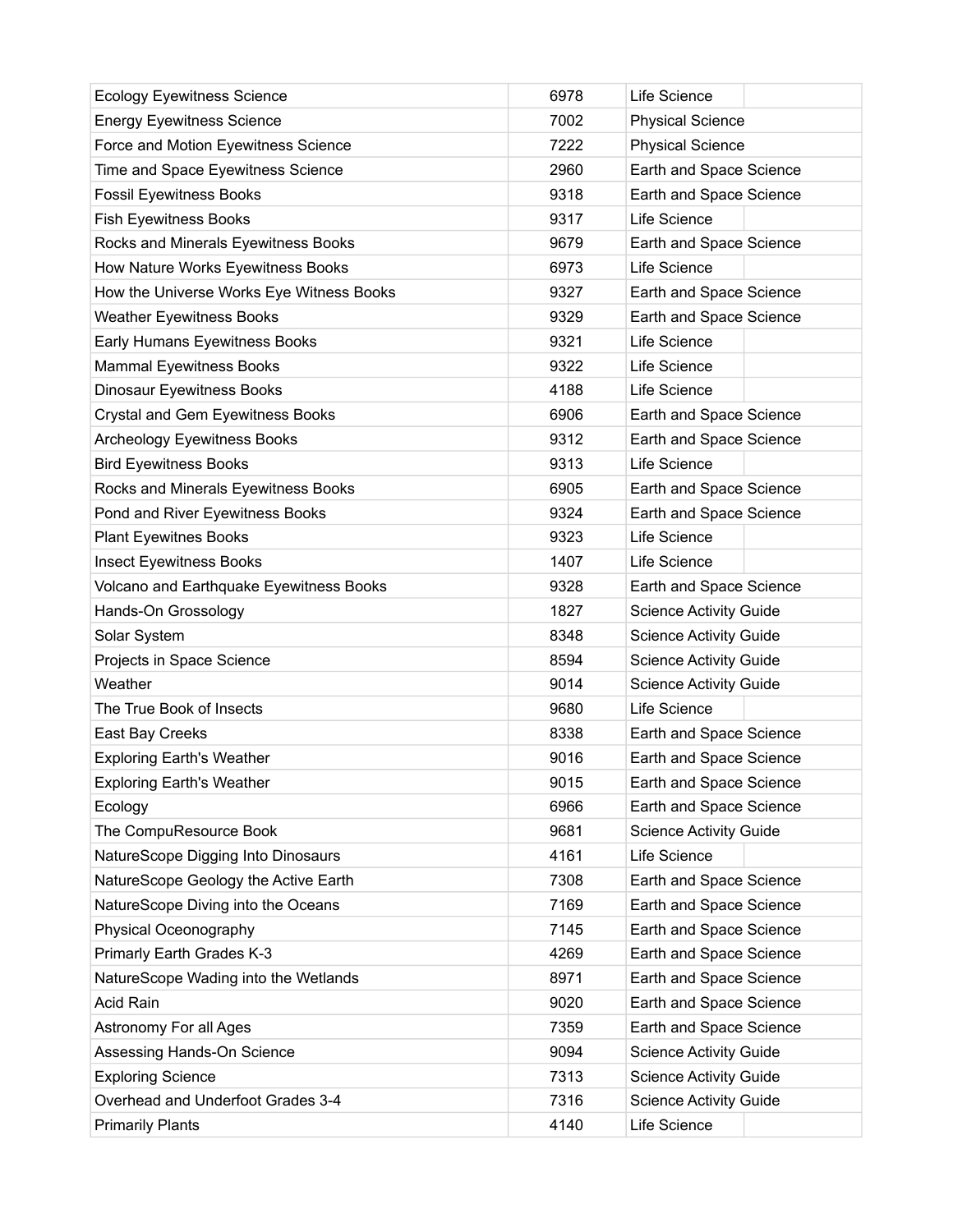| Project Learning Tree Pre K-8 Language                    | 8566 | <b>Science Activity Guide</b> |
|-----------------------------------------------------------|------|-------------------------------|
| Project Learning Tree K-8 Language                        | 8565 | <b>Science Activity Guide</b> |
| Project Learning Tree K-8 Science                         | 8564 | <b>Science Activity Guide</b> |
| Project Learning Tree K-8 English                         | 8563 | <b>Science Activity Guide</b> |
| Project Learning Tree Pre K-8 History                     | 8561 | <b>Science Activity Guide</b> |
| Project Learning Tree Pre K-8 Science                     | 8560 | <b>Science Activity Guide</b> |
| Project Learning Tree Pre K-8 Environmental               | 7072 | <b>Science Activity Guide</b> |
| Tales from the Electronic Frontier                        | 7718 | <b>ETS</b>                    |
| <b>Fundamentals of Archeology</b>                         | 4319 | Earth and Space Science       |
| Intrigue of the Past Grades 4-7th                         | 4259 | <b>Science Activity Guide</b> |
| NatureScope Discovering Deserts                           | 6955 | Earth and Space Science       |
| NatureScope Rain Forests                                  | 6957 | Earth and Space Science       |
| NatureScope Wading into the Wetlands                      | 6956 | Earth and Space Science       |
| NatureScope Geology the Active Earth                      | 4344 | Earth and Space Science       |
| NatureScope Astonomy Adventures                           | 8598 | Earth and Space Science       |
| NatureScope Wild about Weather                            | 9013 | Earth and Space Science       |
| Earth's Cartakers Native American                         | 7027 | <b>Science Activity Guide</b> |
| 100 tips on how to prevent pollution of our bay and delta | 7068 | <b>Science Activity Guide</b> |
| Keepers of the Earth                                      | 7028 | <b>Science Activity Guide</b> |
| <b>Environmental Detectives Grades 5-8</b>                | 2121 | <b>Science Activity Guide</b> |
| The Wonder of the Wetlands                                | 7066 | Earth and Space Science       |
| Our Wonderful World Grades 5-9                            | 8535 | Earth and Space Science       |
| Teaching Physics with Toys Grades K-9                     | 8360 | Life Science                  |
| The Second Voyage of the Mimi                             | 9682 | <b>Science Activity Guide</b> |
| The Second Voyage of the Mimi                             | 9683 | <b>Science Activity Guide</b> |
| 202 Oozing Bubbling, Drippping and Bouncing               | 8345 | <b>Science Activity Guide</b> |
| The Ecology of the San Fransisco Estauary                 | 8519 | Earth and Space Science       |
| <b>Taking Action</b>                                      | 7018 | <b>Science Activity Guide</b> |
| What's Under Your Feet?                                   | 7716 | <b>Science Activity Guide</b> |
| <b>Exploring Sustainable Communities</b>                  | 8532 | <b>Science Activity Guide</b> |
| Using Maps, Globes, Graphs, Tables                        | 8551 | <b>Science Activity Guide</b> |
| Ready-to-Use Science Activites                            | 7307 | <b>Science Activity Guide</b> |
| <b>Discover Bones</b>                                     | 4241 | Life Science                  |
| <b>Measuring Dinosaurs</b>                                | 7180 | Life Science                  |
| Cooperative Learning Guide and Planning Pak               | 7255 | <b>Science Activity Guide</b> |
| A Demo A Day A Year of Earth Science Demonstrations       | 4343 | Earth and Space Science       |
| Individual Biology                                        | 7719 | Life Science                  |
| <b>Cycles of Nature</b>                                   | 4053 | Life Science                  |
| <b>Basic Biological Concepts</b>                          | 4054 | Life Science                  |
| Great Ideas for Teaching Astronomy                        | 8597 | Earth and Space Science       |
| Project Earth Science Geology                             | 9684 | Earth and Space Science       |
| Actividades de la Guia Proyecto WILD                      | 7070 | <b>Science Activity Guide</b> |
| Science Snackbook                                         | 5552 | <b>Science Activity Guide</b> |